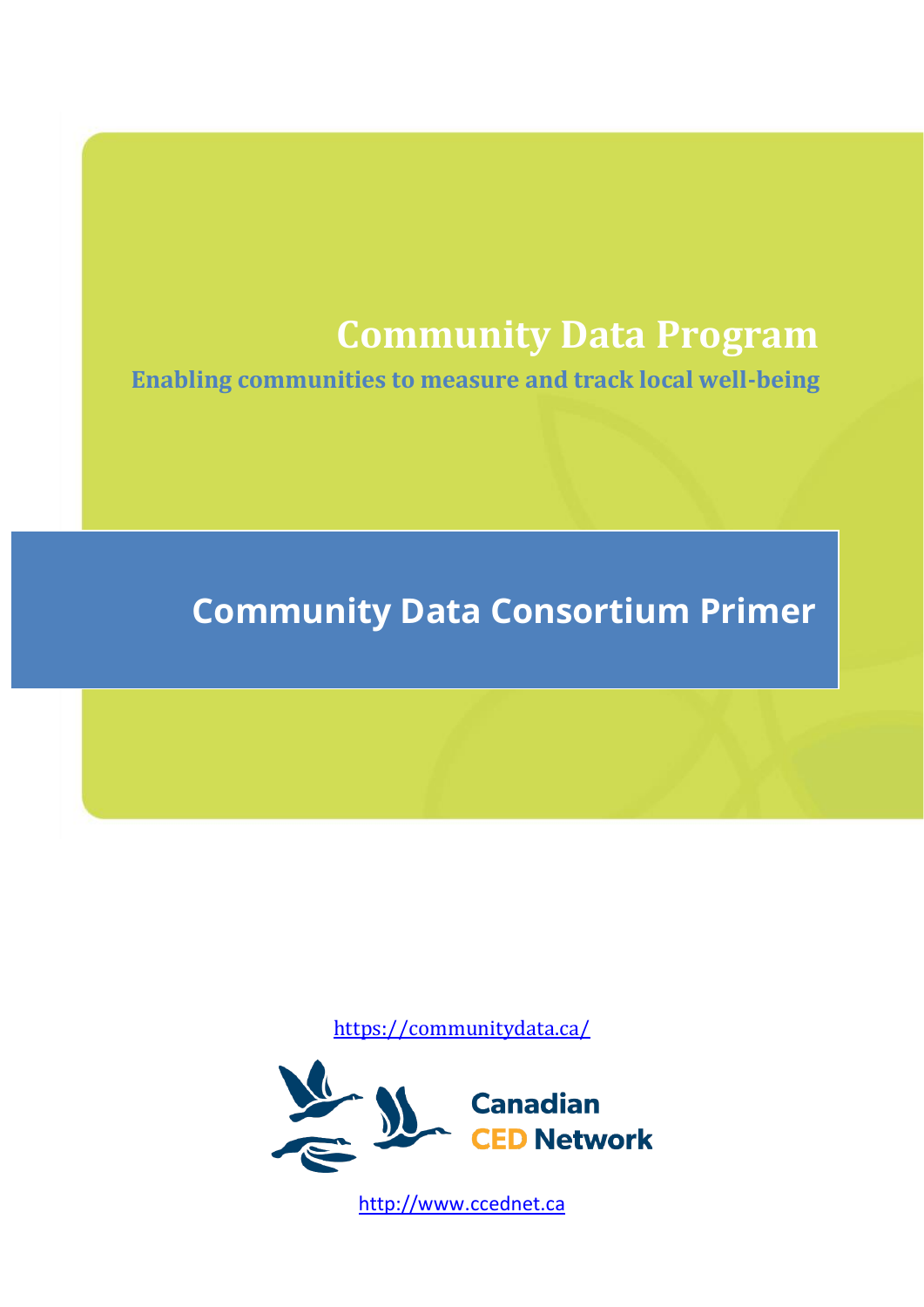## *What is the Community Data Program?*

The CDP is a membership-based community development initiative open to any Canadian public, non-profit or community sector organization with a local service delivery or public policy mandate. The program is run by the Canadian Community Economic Development Network (CCEDNet).

The CDP facilitates access to and use of the evidence needed to tell our stories and inform effective and responsive policy and program design and implementation. Through the CDP, CCEDNet seeks to enable social development that tackles the pressing challenges of our time in communities across the country.

The CDP makes data accessible and useful for all members with training and capacity building resources. Through its vibrant network, the CDP facilitates and supports dialogue and the sharing of best practices in the use of community data. The CDP has emerged as a unique Canada-wide platform for generating information, convening and collaborating.

## *How does the Consortium Model Work?*

CCEDNet supports the establishment of Community Data Consortia, a grouping of organizations operating at a municipal level and "focused on the implementation of a public service goal". The boundaries of the Consortium correspond to the Consortium member with the largest sub-provincial service catchment area, typically a municipality. Organizational membership in a Consortium includes some combination of municipal governments, Social Planning Councils, United Ways, Community Foundations, library, school and police boards, public health/regional health authorities, community health centres, non-profit housing corporations, economic development agencies, and a variety of other community sector agencies.

Each Community Data Consortium is led by an organization which assumes responsibility for entering into a Memorandum of Agreement with CCEDNet and maintaining communication with the Consortium membership. Consortium Leads are typically municipal governments, but can be voluntary sector organizations.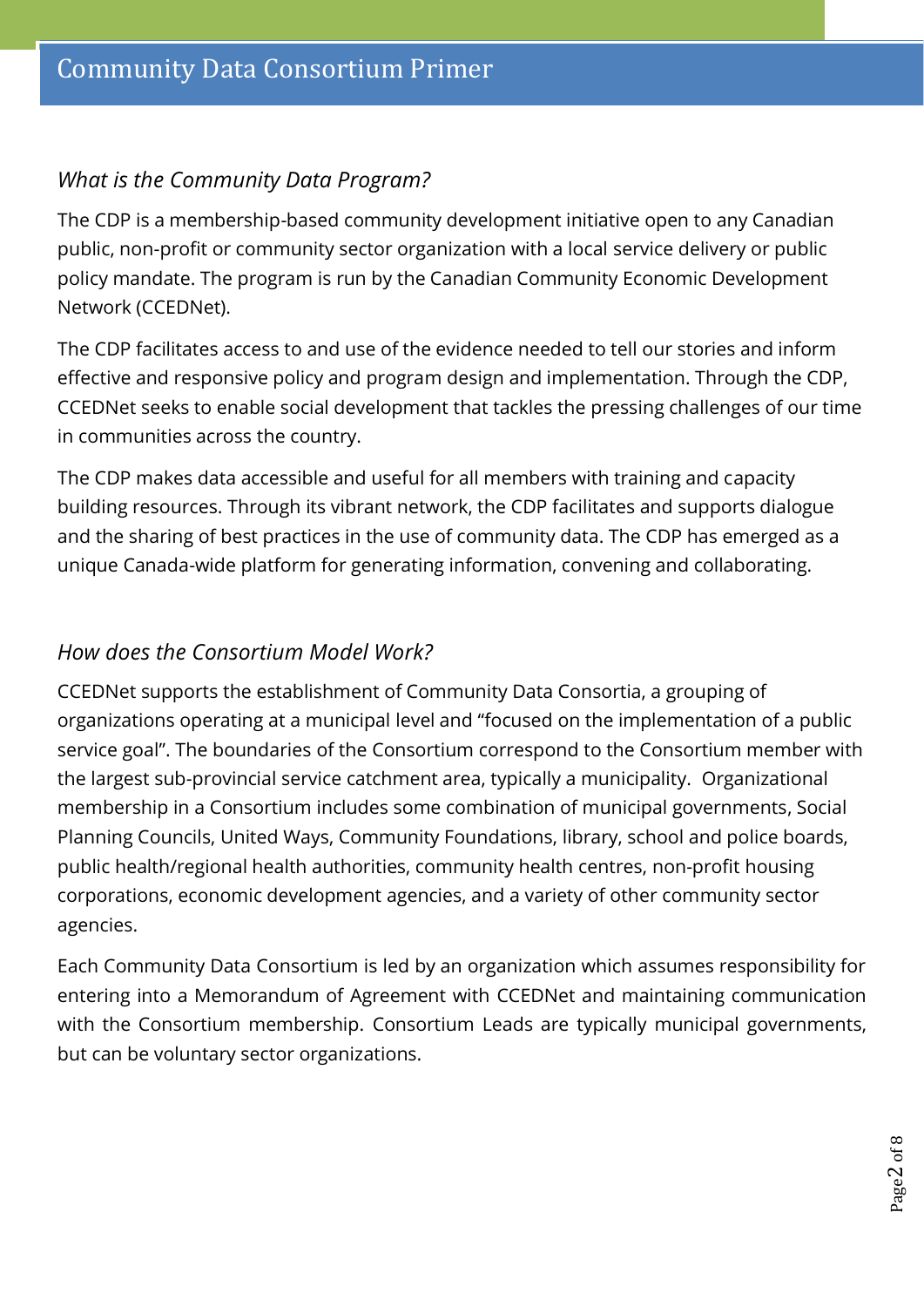## *What do Member Organizations get for their Membership Fee?*

**Access to Data:** Half the challenge is *getting* the data you need- CDP takes care of the hard part. Members benefit from direct access to over \$1 million worth of relevant and credible community data products capturing trends and conditions related to hundreds of topics at the smallest geographies available across the country. The entire CDP data repository is available from a members-only [online catalogue.](https://communitydata.ca/data) The program has built a unique compendium of hundreds of data products from public and private sector data providers offering data at municipal and neighbourhood geographies.

**Training & Capacity Building:** Data can be intimidating. That's why CDP's services are designed for members with a range of skills and knowledge, from power data users to data novices. Services include customized training, email and phone support, access to web-based data access and analysis tools, and webinars connecting members to a Canada-wide network of like-minded community data users. The CDP team is committed to building the capacity of members to access and use data to tell their stories and make evidence-backed decisions.

**Cross-Canada Networking:** The CDP connects a growing and dynamic network of over 1,600 individuals, working in over 350 municipal and community sector organizations across the country. An annual meeting, newsletters, community data stories, and live and recorded webinar events all contribute to raising awareness about evidence-based social development.

## *What unique Community Data products will be available through the Program?*

The Community Data Program works closely with public and private data providers in order to negotiate preferential pricing and licensing arrangements for customized data products involving special orders, cross-tabulations, and unique geographic boundaries, especially those corresponding to neighbourhoods.

Data products acquired by the CDP include Census tables, Taxfiler data and Credit Report Characteristics including consumer and mortgage debt. The CDP also works with Statistics Canada to make available custom geography data products, reflecting the unique boundaries of consortium members. Data acquisition also includes products available at the scale of municipal boundaries (Census Division and Census Subdivision), such as Statistics Canada's Canadian Business Counts, intercensal population estimates, and data tables on income, housing, immigration and labour force statistics.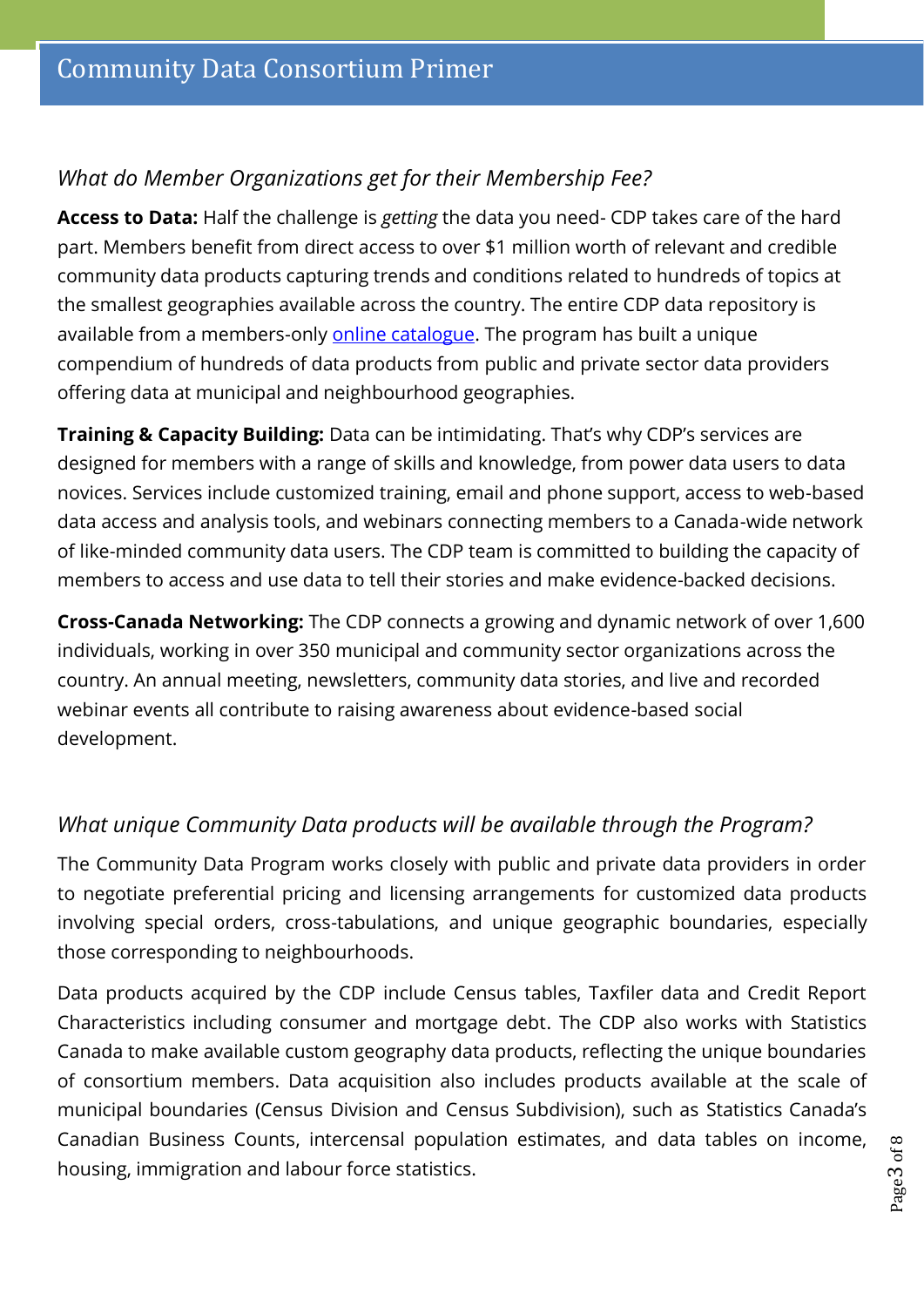# Community Data Consortium Primer

The CDP acquires national data sets at the smallest geographic levels available, including Dissemination Area and Census Tract where possible.

The Program also produces data access and visualization tools with the capacity to generate community profiles on a variety of subjects. The Program also acquires Canada Post's Postal Code Conversion File for its members, allowing postal code geographies to be converted into Census geographies.

Finally, the CDP offers a portal to facilitate access to free online data. Under the terms of the Government of Canada's Open Data initiative, increasing numbers of standard data products are being made available online at no cost by various Federal Government Departments. The CDP strongly supports this policy shift and facilitates members' access to and use of these free online data sets.

The scope and sequence of data acquisition is subject to the following conditions:

- Acquisition priorities established by CCEDNet and the Consortium Lead Organizations
- The Community Data Program budget
- Availability of data products from data providers

#### *How is the Community Data Program used by Members?*

Data tables acquired through the CDP cover an incredibly wide array of issues and themes. The most popular uses of CDP data by Consortium members respond to local issues in the areas of poverty, children and families, aging populations, immigration and affordable housing. CDP data have also been used by community practitioners in the areas of planning and development, local economic development, social planning, public health, and education, to name but a few examples.

Members use the CDP data and tools to enhance their own data products in the form of neighbourhood profiles and fact sheets, printed and interactive online mapping, thematic reports, presentations, briefing notes & media releases. Some of the practical purposes for which Consortium data are regularly used by members include Strategic Planning, Research, Policy development, Service program design, Monitoring Evaluation, Advocacy, Community Education, and Performance Measurement and funding proposals.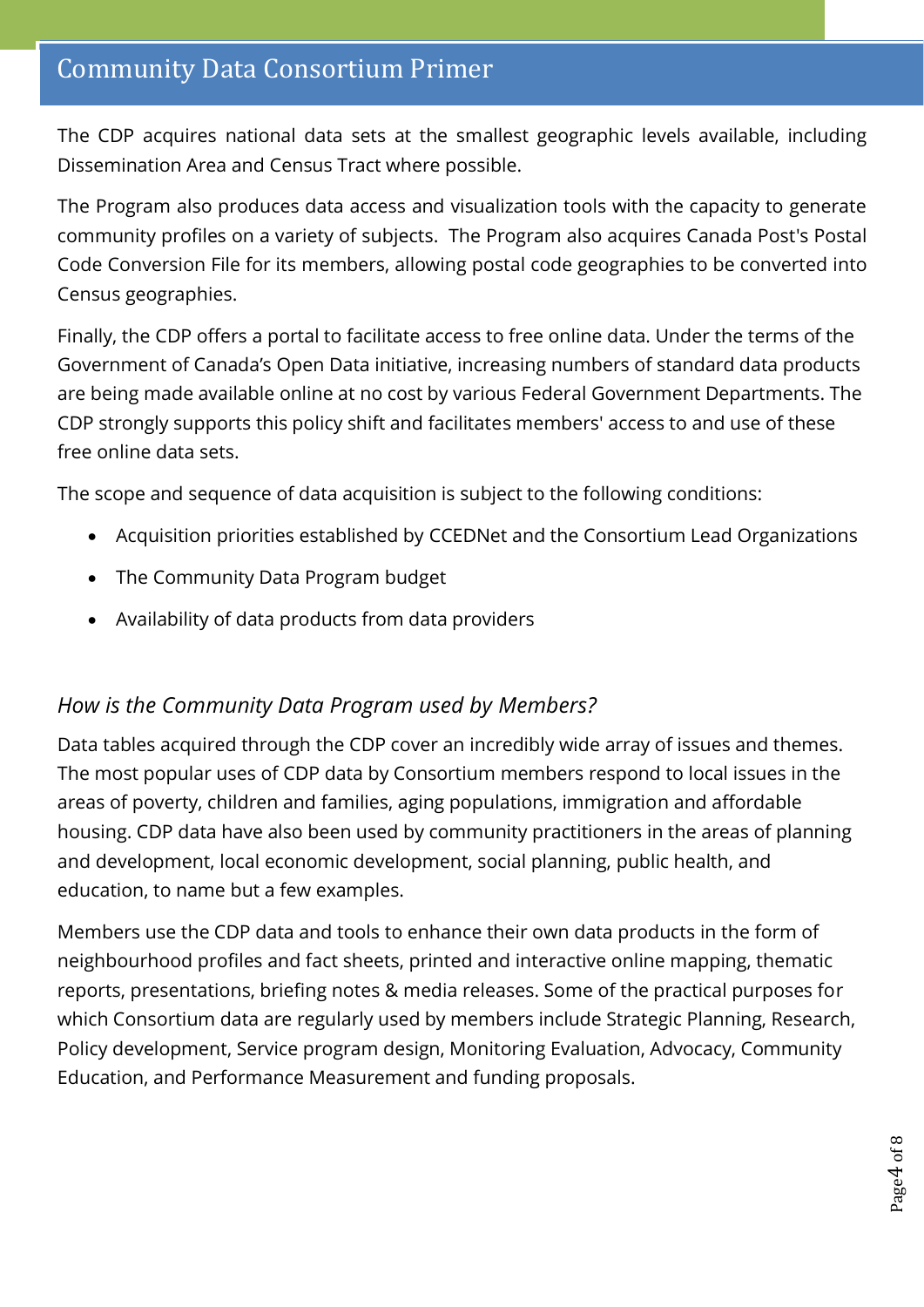#### *How much does Membership cost?*

The annual cost of Membership is based on two components: a flat Consortium Fee shared among members of each Consortium, and a Program Membership Fee paid by every Member organization.

| Consortium Catchment Area Pop. |           | Annual Consortium Fee |
|--------------------------------|-----------|-----------------------|
| 3,000,000                      | $\ddot{}$ | \$24,487.00           |
| 1,500,000                      | 2,999,999 | \$22,238.50           |
| 1,000,000                      | 1,499,999 | \$19,990.00           |
| 950,000                        | 999,999   | \$19,240.50           |
| 900,000                        | 949,999   | \$18,491.00           |
| 850,000                        | 899,999   | \$17,741.50           |
| 800,000                        | 849,999   | \$16,992.00           |
| 750,000                        | 799,999   | \$16,242.50           |
| 700,000                        | 749,999   | \$15,493.00           |
| 650,000                        | 699,999   | \$14,743.50           |
| 600,000                        | 649,999   | \$13,994.00           |
| 550,000                        | 599,999   | \$13,244.50           |
| 500,000                        | 549,999   | \$12,495.00           |
| 450,000                        | 499,999   | \$11,745.50           |
| 400,000                        | 449,999   | \$10,996.00           |
| 350,000                        | 399,999   | \$10,246.50           |
| 300,000                        | 349,999   | \$9,497.00            |
| 250,000                        | 299,999   | \$8,747.50            |
| 200,000                        | 249,999   | \$7,998.00            |
| 150,000                        | 199,999   | \$7,248.50            |
| 100,000                        | 149,999   | \$6,499.00            |
| 50,000                         | 99,999    | \$5,749.50            |
| 25,000                         | 49,999    | \$5,000.00            |
| 20,000                         | 24,999    | \$3,747.50            |
| 15,000                         | 19,999    | \$2,998.00            |
| 10,000                         | 14,999    | \$2,248.50            |
| 5,000                          | 9,999     | \$1,499.00            |
| $\,<$                          | 4,999     | \$749.50              |

Participation in the Community Data Program is based on a 5-year contractual commitment. The annual Consortium Fee, shown on the left, is calculated on the basis of the population of the Consortium catchment area. The price range reflects the relative complexity and cost of data tables for larger communities. The Consortium Fee enables access to all custom cross-tabulation and custom geography data products, and associated Program services. **The cost of the Consortium fee can be shared among an unlimited number of Consortium member organizations.**

The \$125 annual Program Membership Fee is paid by each member organization of each Consortium.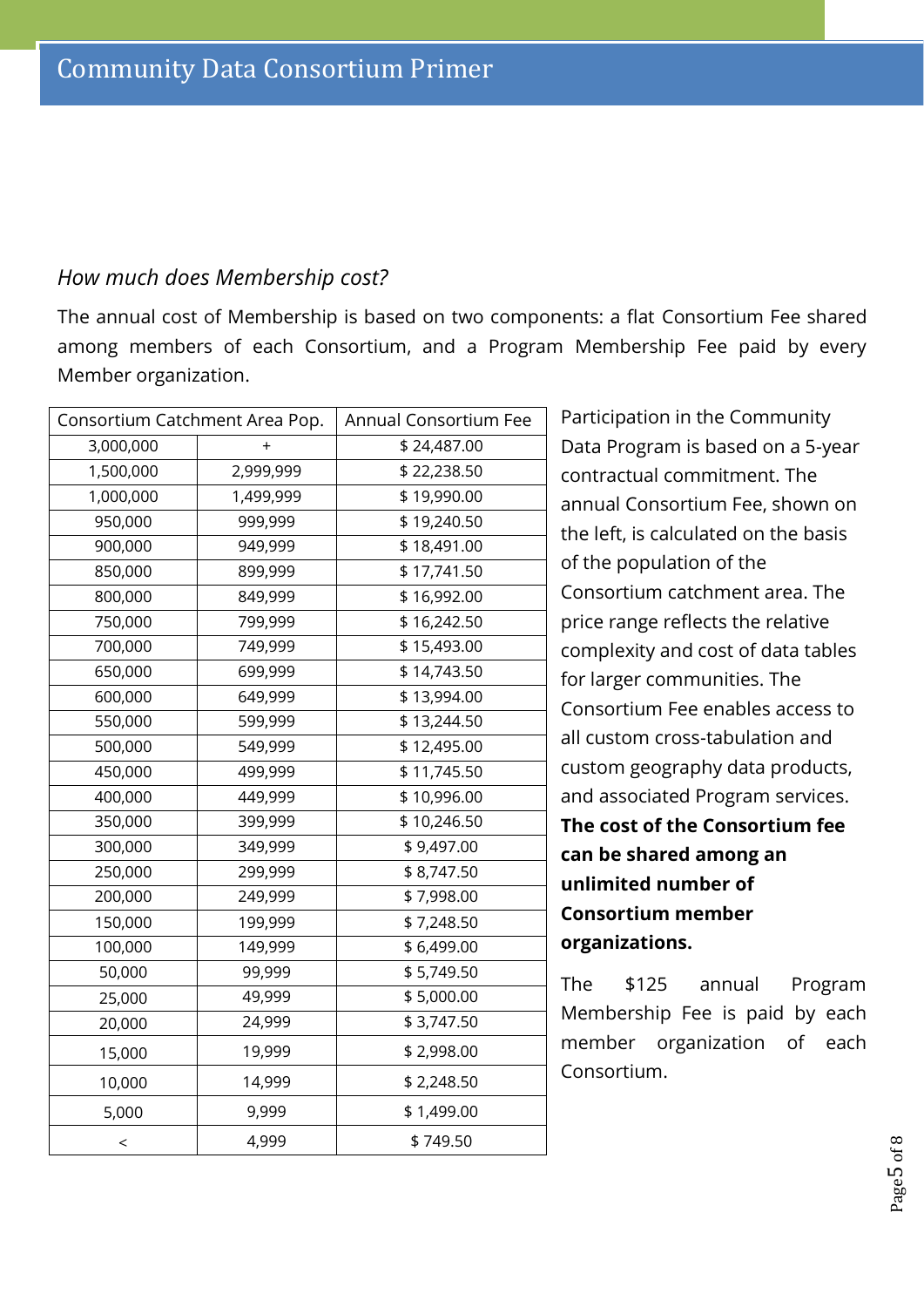## *Where are the existing Community Data Consortia located?*

The Program supports over 30 Community Data Consortia established across Canada, from British Columbia to Newfoundland & Labrador. Consortia are based in smaller, rural communities as well as Canada's largest urban centres. These consortia represent over 350 member organizations and over 2,000 registered data users.

## *I'm interested in creating a Consortium. What are the benefits of membership that I can present?*

**Cost Savings:** Access to this breadth of data has a very high price point if bought individually by any one organization or municipality. A large number of custom tabulations are also prepared exclusively for the Program and negotiated with each cycle. By pooling their resources, Consortia gain access to hundreds of thousands of dollars worth of community data at a fraction of the cost. Since there are no limits on the number of organizations that can join a Community Data Consortium, the CDP creates opportunities for further costsavings.

**Access to relevant data and analytical tools:** The Community Data Program researches and negotiates partnerships with data providers from across Canada, ensuring members have access to current, reliable and relevant data sets and analytical tools. Cross-Canada networking by Consortium Leads and members ensures the data is relevant for current planning priorities and policy initiatives relevant to municipalities and their neighbourhoods.

**Building Community Partnerships**: Many municipalities and voluntary sector organizations are already involved in any number of collaborative initiatives; the Community Data Program complements and reinforces this function. Creating a Community Data Consortium strengthens local networks of data users and connects members to a Canada-wide network of hundreds of like-minded organizations.

**Increased Capacity for better decision making**: The Community Data Program is committed to building the capacity of members to make use of complex data tables. This is achieved through formalized training, email and telephone support, analytical tools, connecting members to a Canada-wide network of like-minded community data users, and providing all members and users with information updates on the state of community data in Canada.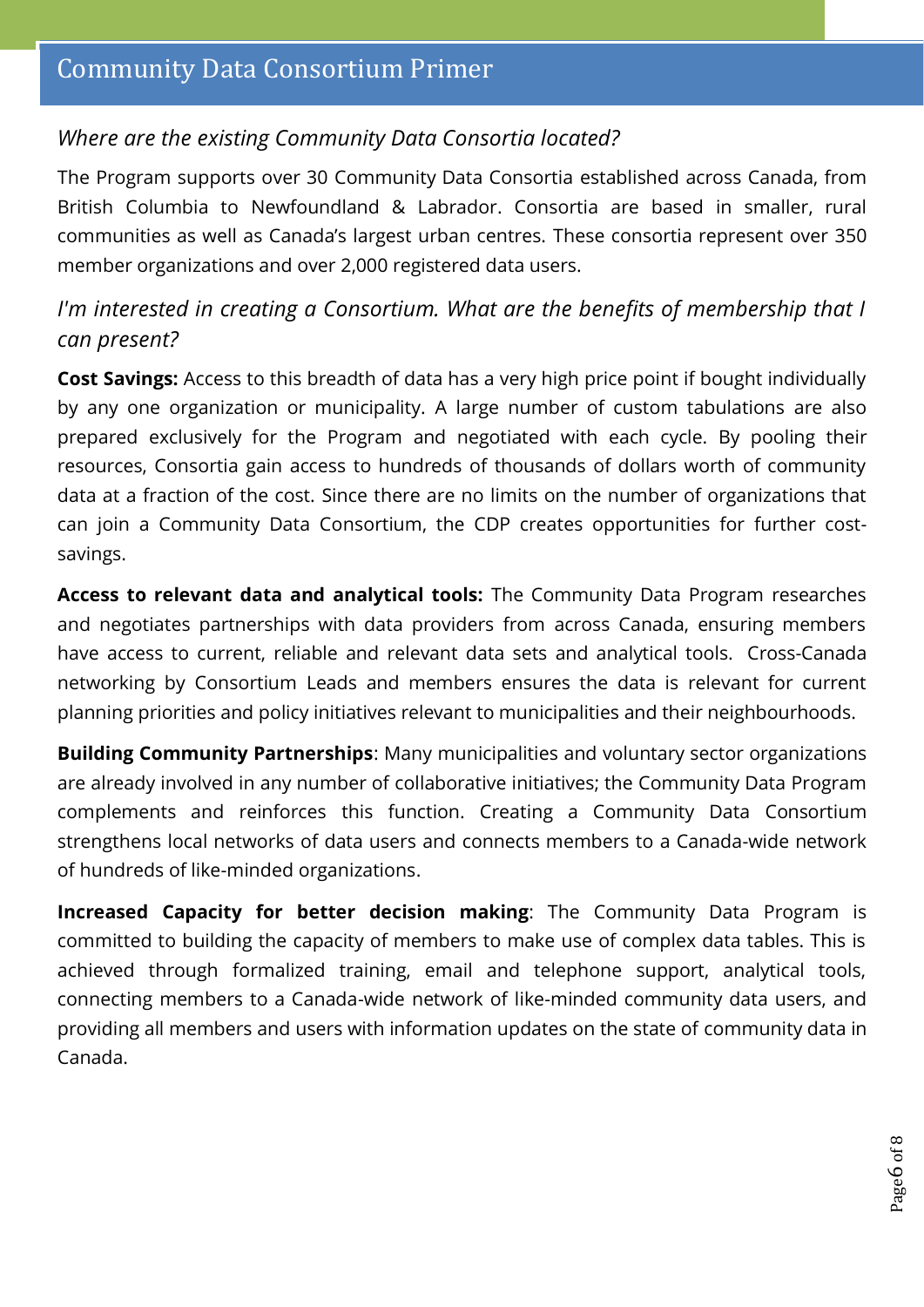# Community Data Consortium Primer

### *2021 Member Testimonials*

*The Community Data Program provides a wealth of data that is critical to informing decisions at the local level.* 

– City of Calgary, Lead, Calgary Community Data Consortium

*CDP data is readily available and easy to access. When working with consultants, we can easily provide them with CDP data, which may save on consulting costs.* 

-City of Regina, Lead, Regina Community Data Consortium

*The CDP program has made a real difference to the communities in Northern Ontario. Our consortium members can make evidence-based decisions in a timely way and at an affordable data cost. CDP has become an indispensable tool for policy makers here.* 

– Northern Policy Institute, Lead, Northern Ontario Community Data Consortium

*Data from the Community Data Program has been used to push important issues on the public agenda and to developing important policy solutions.*

– Hamilton Community Data Consortium

*CDP is absolutely essential to our work. Through the CDP, we have affordable access to a wealth of data that we can use to support evidence-based research for social change. It also allows us to fulfill our role as a provider of data and research that supports the community sector. This work helps community organizations to make the case for funding to improve community services, meet local needs and enhance quality of life in our neighbourhoods. It also helps organizations to understand who is living in their catchment area and whether they are reaching marginalized groups.*

– Toronto Community Data Consortium

*Simcoe County has been a member of the CDP since 2005. Membership has been extremely valuable and worthwhile, and has been instrumental in building a strong network of data users and local consortia members in our community. At the national level, membership in the CDP provides ample opportunity to network with like-minded professionals from across the country, advocate for data, and be involved in large-scale initiatives. Access to data is just the tip of the iceberg – the value of the CDP is also in the networking, access to resources and training, and strategic planning around the acquisition and use of data. As a medium-sized municipality, with a mix of rural and urban levels of geography, being a CDP member supports our access to data at smaller levels of geography.*  -Simcoe Community Data Consortium

*We are frequent users of the data provided by the Consortium, we do not need to order them directly from the original sources when they are needed and it saves us time and money in general.*  – York Region, Lead York Community Data Consortium

*CDP data is used to better understand our community. Data is often used to supplement or inform our service plans.* 

-City of Kawartha Lakes, Lead, Kawartha Lanes & Haliburton Community Data Consortium